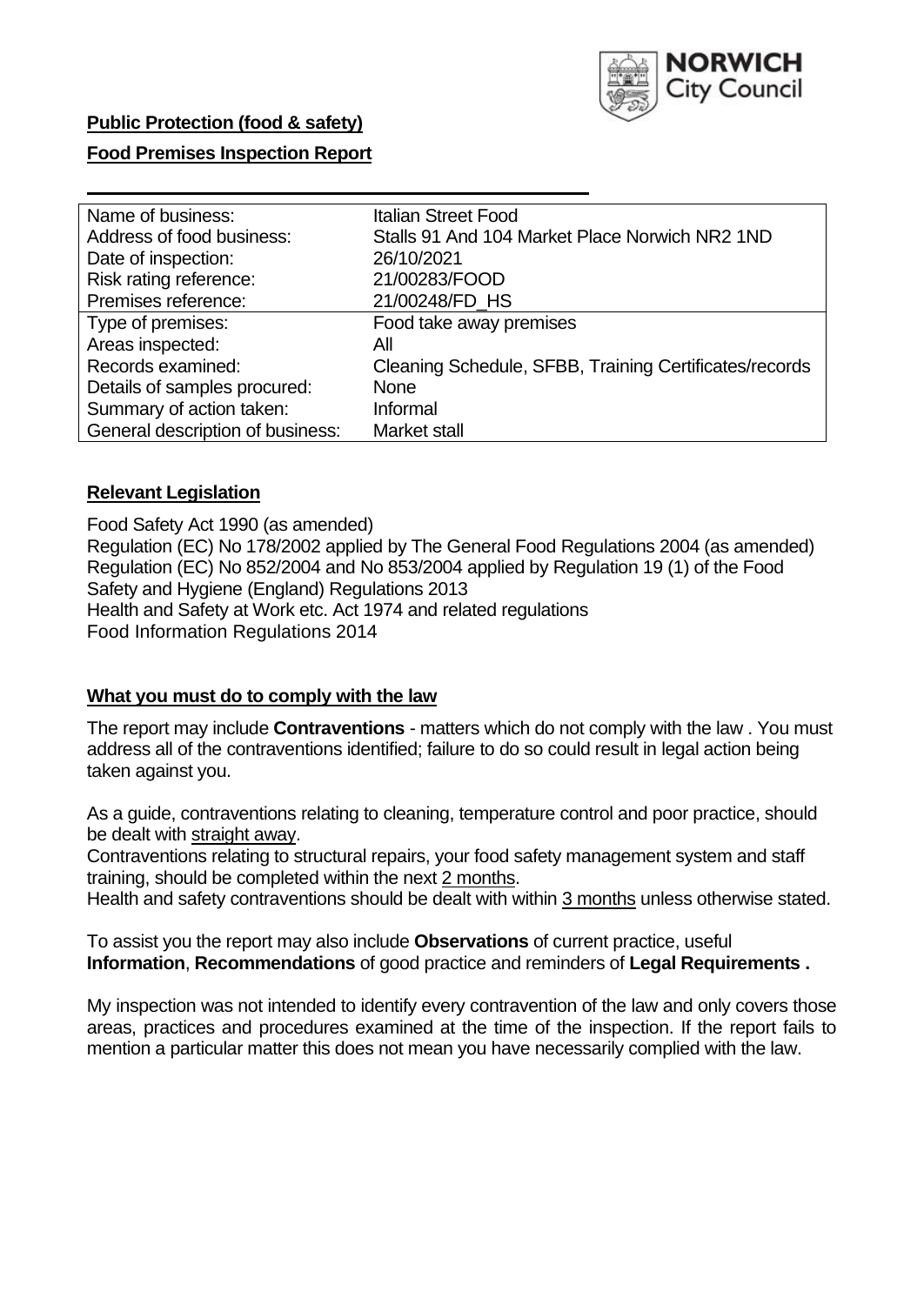# **FOOD SAFETY**

### **How we calculate your Food Hygiene Rating:**

 The food safety section has been divided into the three areas which you are scored against for the hygiene rating: 1. food hygiene and safety procedures, 2. structural requirements and 3. confidence in management/control procedures. Each section begins with a summary of what was observed and the score you have been given. Details of how these scores combine to produce your overall food hygiene rating are shown in the table.

| <b>Compliance Area</b>                     |          |    |           | <b>You Score</b> |                |    |           |    |                |  |  |
|--------------------------------------------|----------|----|-----------|------------------|----------------|----|-----------|----|----------------|--|--|
| Food Hygiene and Safety                    |          |    | $\Omega$  | 5                | 10             | 15 | 20        | 25 |                |  |  |
| <b>Structure and Cleaning</b>              |          |    | $\Omega$  | 5                | 10             | 15 | 20        | 25 |                |  |  |
| Confidence in management & control systems |          |    | $\Omega$  | 5                | 10             | 15 | 20        | 30 |                |  |  |
|                                            |          |    |           |                  |                |    |           |    |                |  |  |
| <b>Your Total score</b>                    | $0 - 15$ | 20 | $25 - 30$ |                  | $35 - 40$      |    | $45 - 50$ |    | > 50           |  |  |
| Your Worst score                           | 5        | 10 | 10        |                  | 15             |    | 20        |    | $\blacksquare$ |  |  |
|                                            |          |    |           |                  |                |    |           |    |                |  |  |
| <b>Your Rating is</b>                      | 5        | 4  | 3         |                  | $\overline{2}$ |    |           |    | $\Omega$       |  |  |

Your Food Hygiene Rating is 5 - a very good standard



# **1. Food Hygiene and Safety**

 with legal requirements. You have safe food handling practices and procedures and all the Food hygiene standards are high. You demonstrated a very good standard of compliance necessary control measures to prevent cross-contamination are in place. Some minor contraventions require your attention. **(Score 5)** 

## Contamination risks

 **Contravention** The following exposed food to the general risk of cross-contamination with bacteria or allergens or its physical contamination with dirt, foreign objects or chemicals:

- • raw foods i.e eggs were being stored amongst ready-to-eat foods i.e ham and cheese in the Polar fridge
- cutting boards were badly scored and need replacing

 injurious to health or contaminated in such a way that it would be unreasonable to **Legal requirement** At all stages of production, processing and distribution, food must be protected from any contamination likely to render it unfit for human consumption, expect it to be consumed in that state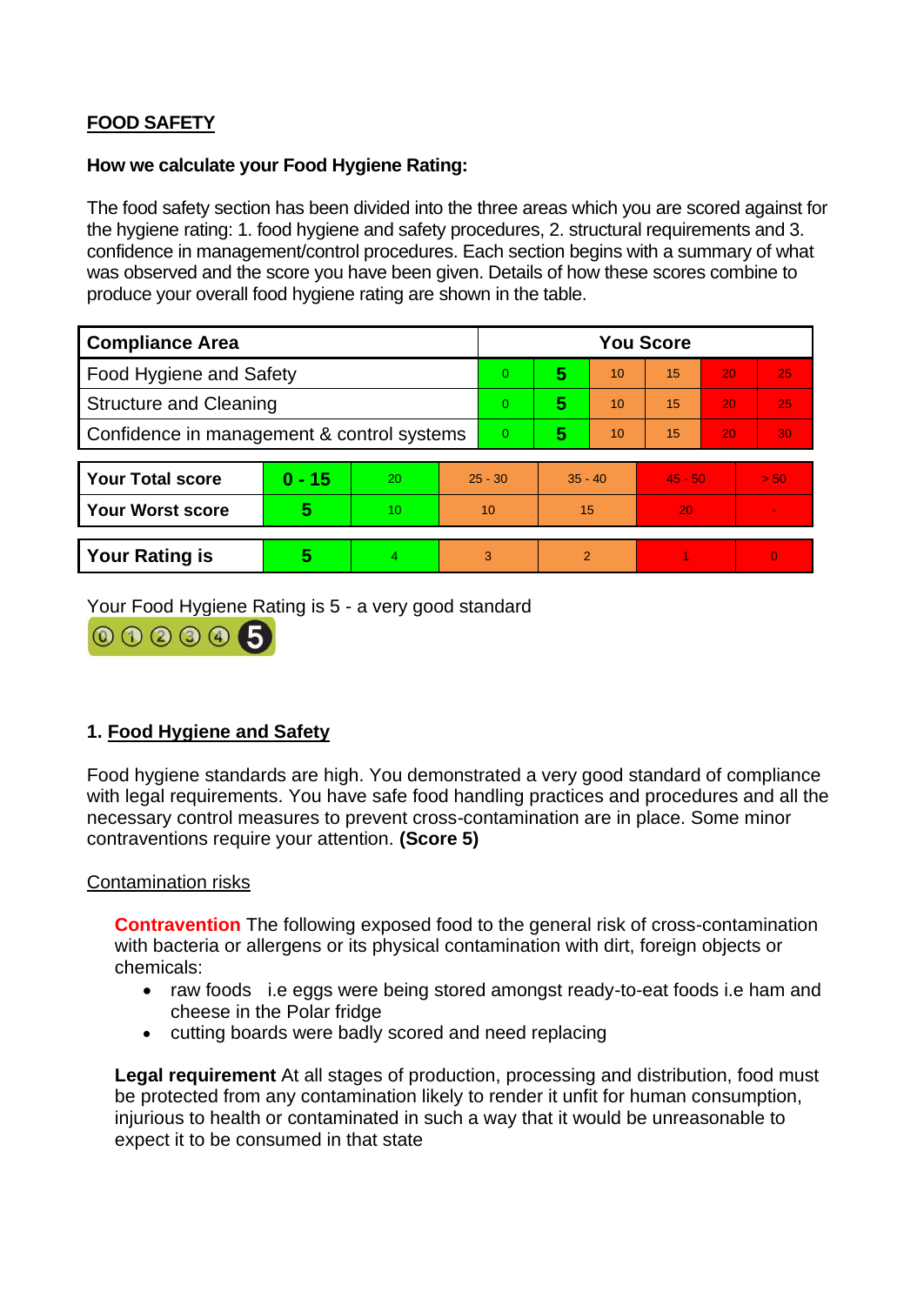## Personal Hygiene

**Observation** I was pleased to see that standards of personal hygiene were high.

# Temperature Control

The following evidence indicated there was a risk of bacteria growing on food:

• the table top chiller was not holding prepared salads at 8°C or below

 hours you must be able to demonstrate your system for ensuring food is either sold, **Legal Requirement** If you rely on selling cold food (displayed over 8 °C) within four placed under refrigeration, or discarded, before the four hours have elapsed.

# Unfit food

**Recommendation** You should have a system to identify when open or prepared foods need to be used by or discarded, to ensure the food is fit for consumption. I recommend you apply labels which give a date that is 2 days after the day of production e.g. if food is opened on Monday it should be used by the end of Wednesday (an exception is rice which should not be kept longer than 24 hours)

# Poor Practices

 **Contravention** The following matters represented poor practice and if allowed to continue may cause food to become contaminated or lead to its deterioration:

• open can of mushrooms was being stored in the fridge. Once opened canned foods should be decanted into clean lidded containers

# **2. Structure and Cleaning**

 The structure facilities and standard of cleaning and maintenance are all of a good standard and only minor repairs and/or improvements are required. Pest control and waste disposal provisions are adequate. The minor contraventions require your attention. **(Score 5)** 

## Cleaning of Structure

**Contravention** The following items were dirty and require more frequent and thorough cleaning:

- floor/wall junctions
- flooring next to Polar fridge

# Cleaning Chemicals / Materials / Equipment and Methods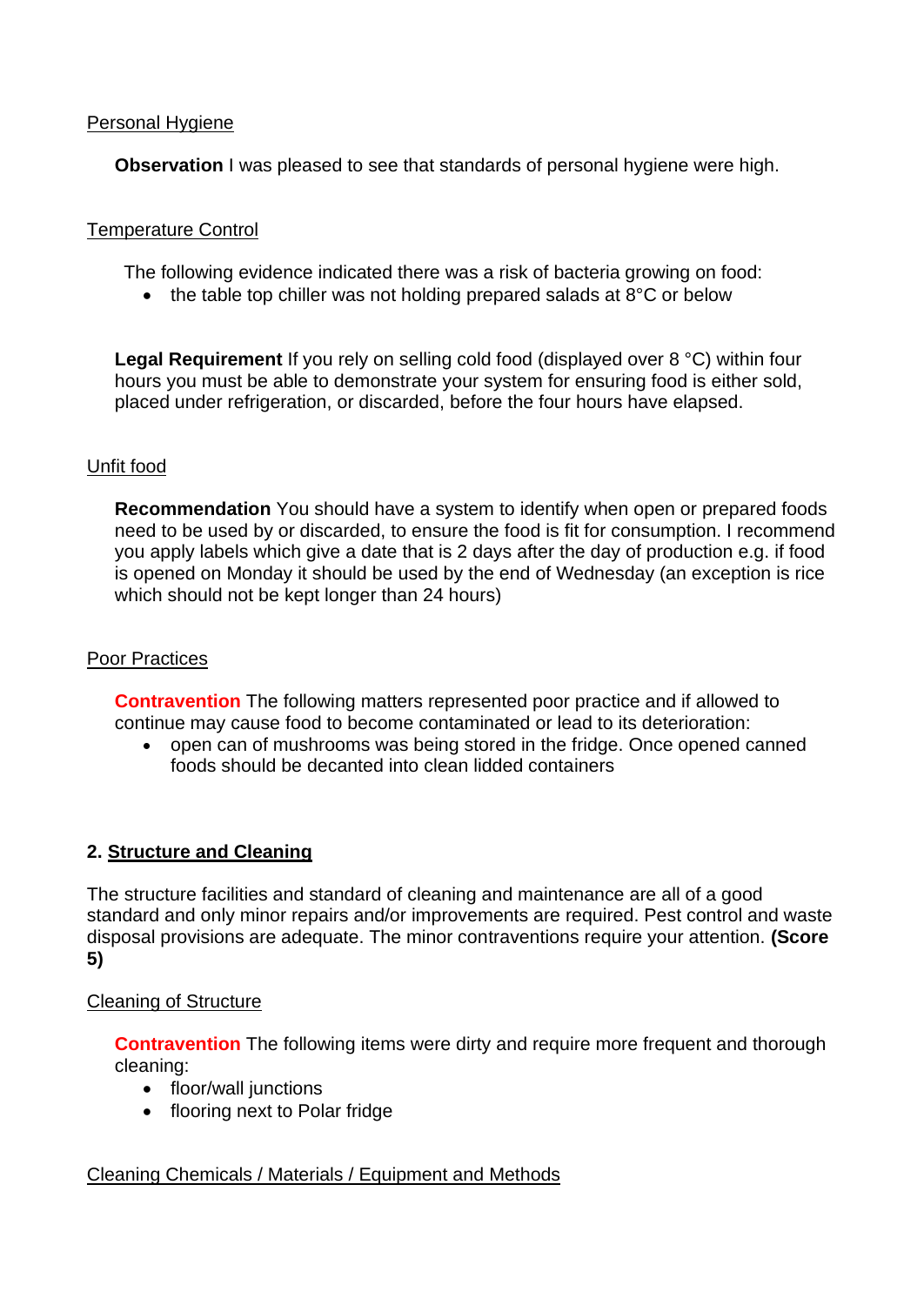**Observation** I was pleased to see that the premises was kept clean and that your cleaning materials, methods and equipment were able to minimise the spread of harmful bacteria between surfaces.

### **Maintenance**

**Contravention** The following had not been suitably maintained and must be repaired or replaced:

- wash hand basin took long time to drain
- surface around sink was in a bad state of repair and needs replacing to leave a smooth impervious surface

### Facilities and Structural provision

**Observation** I was pleased to see that adequate facilities had been provided.

### **3. Confidence in Management**

A food safety management system is in place and you demonstrate a very good standard of compliance with the law. You have a good track record. There are some minor contraventions which require your attention. **(Score 5)** 

### Type of Food Safety Management System Required

**Observation** Your SFBB/food safety management system was in place and working well. I was confident you had effective control over hazards to food.

**Observation** You were monitoring (and recording) the temperatures of your fridges and freezers as well as the temperature of cooked/hot-held food and could demonstrate effective systems for controlling bacterial growth and survival.

### Food Hazard Identification and Control

**Contravention** You have not identified these food hazards or the methods of control at critical points in your operation:

- cross-contamination
- bacteria growing on food i.e temperature of cold foods

### Proving Your Arrangements are Working Well

**Contravention** You are not working to the following safe methods in your SFBB pack:

• you need to add your methods of cleaning to your cleaning schedule